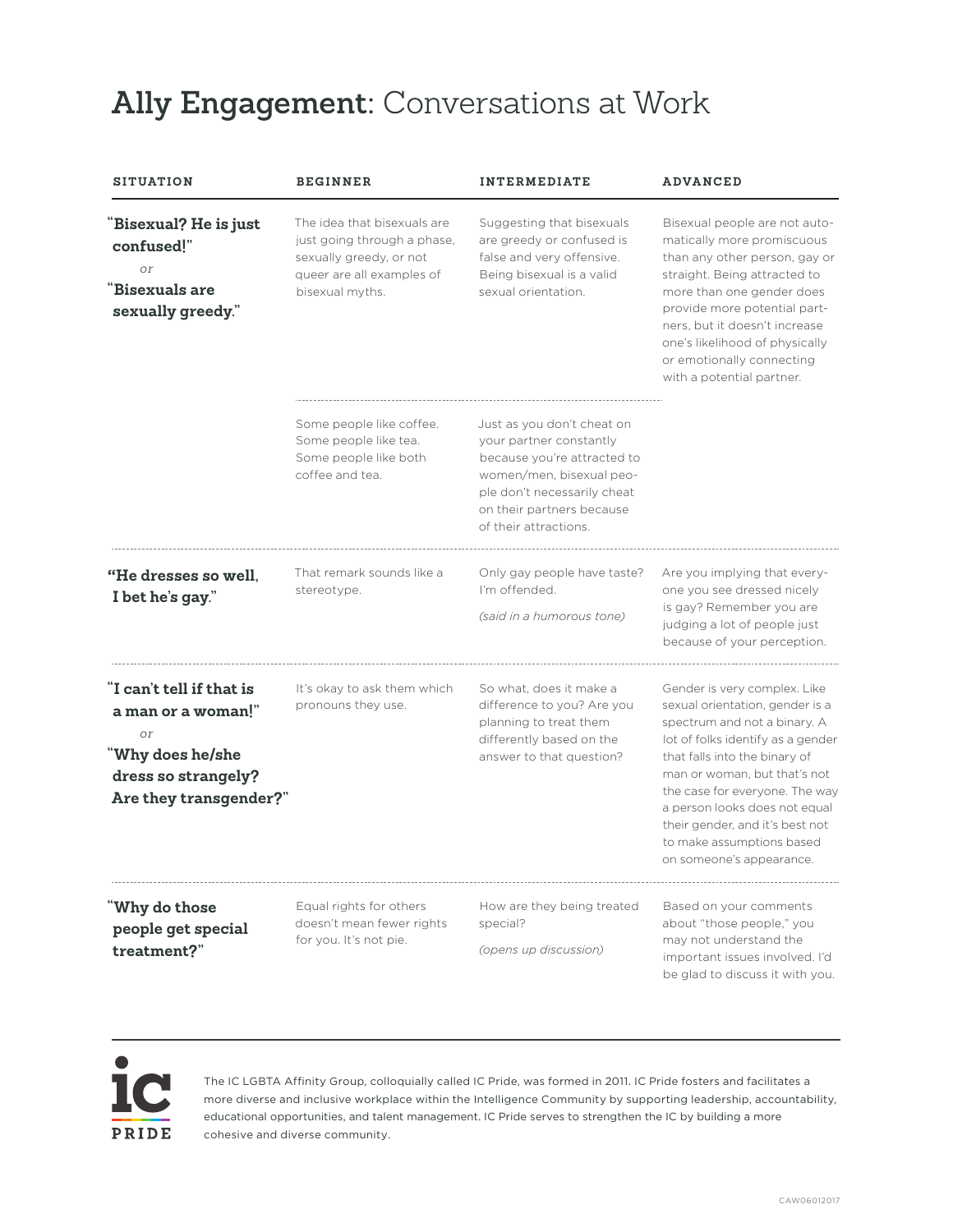## **Ally Engagement:** Conversations at Work



Being a vocal ally is vital in promoting an inclusive environment. How do you educate your colleagues on LGBT workplace issues? Are you able to call out non-inclusive behavior?

| Use appropriate humor                                | Not to be a buzzkill, but                                                                                                                                              | Gives you an opening to start the conver-<br>sation without giving people a sense that<br>vou're about to climb on your soapbox.            |
|------------------------------------------------------|------------------------------------------------------------------------------------------------------------------------------------------------------------------------|---------------------------------------------------------------------------------------------------------------------------------------------|
| Use facts                                            | A lot of people don't know that                                                                                                                                        | Helps you focus on the unfunny aspects<br>of the remark                                                                                     |
| Make your<br>comments relatable                      | Growing up, it was really hurtful to me<br>when people said<br>Wow, I really hope that people at<br>school/work don't say things like<br>that about your kids someday. | Helps people understand the impact<br>of a comment without insulting or minimiz-<br>ing their background; helps refocus<br>the conversation |
| <b>Explain why you're</b><br>having the conversation | I consider myself to be an ally who<br>wants everyone to feel included.                                                                                                | Reveals that you are an ally and why!                                                                                                       |
| <b>Acknowledge the</b><br>speaker's feelings         | I'm sorry you feel that way, but                                                                                                                                       | Conveys to the speaker that you've heard<br>them                                                                                            |

**WAYS TO OPEN UP A DIALOGUE**

There is no single best way to respond to a given situation. New allies often find it difficult to speak up or guide the conversation in a positive direction, but it isn't about yelling from your soapbox. This handout is not intended to give you the perfect response but to help you handle work and social situations with humor and gentle corrections—from *beginner* ("I'm a new ally"), to *intermediate* ("I'm comfortable having these conversations"), to *advanced* ("I know my stuff!").

| <b>SITUATION</b>                    | <b>BEGINNER</b>    | <b>INTERMEDIATE</b>                 | <b>ADVANCED</b>                                                              |
|-------------------------------------|--------------------|-------------------------------------|------------------------------------------------------------------------------|
| Hear a joke or                      | Ouch!              | Would you like to<br>rephrase that? | Please think about what<br>you are saying. Your words                        |
| comment that you<br>find offensive? | or                 |                                     | (or actions) are seen as                                                     |
| Speak up!                           | Really? Seriously? |                                     | being disrespectful to<br>others whether or not you<br>intend them that way. |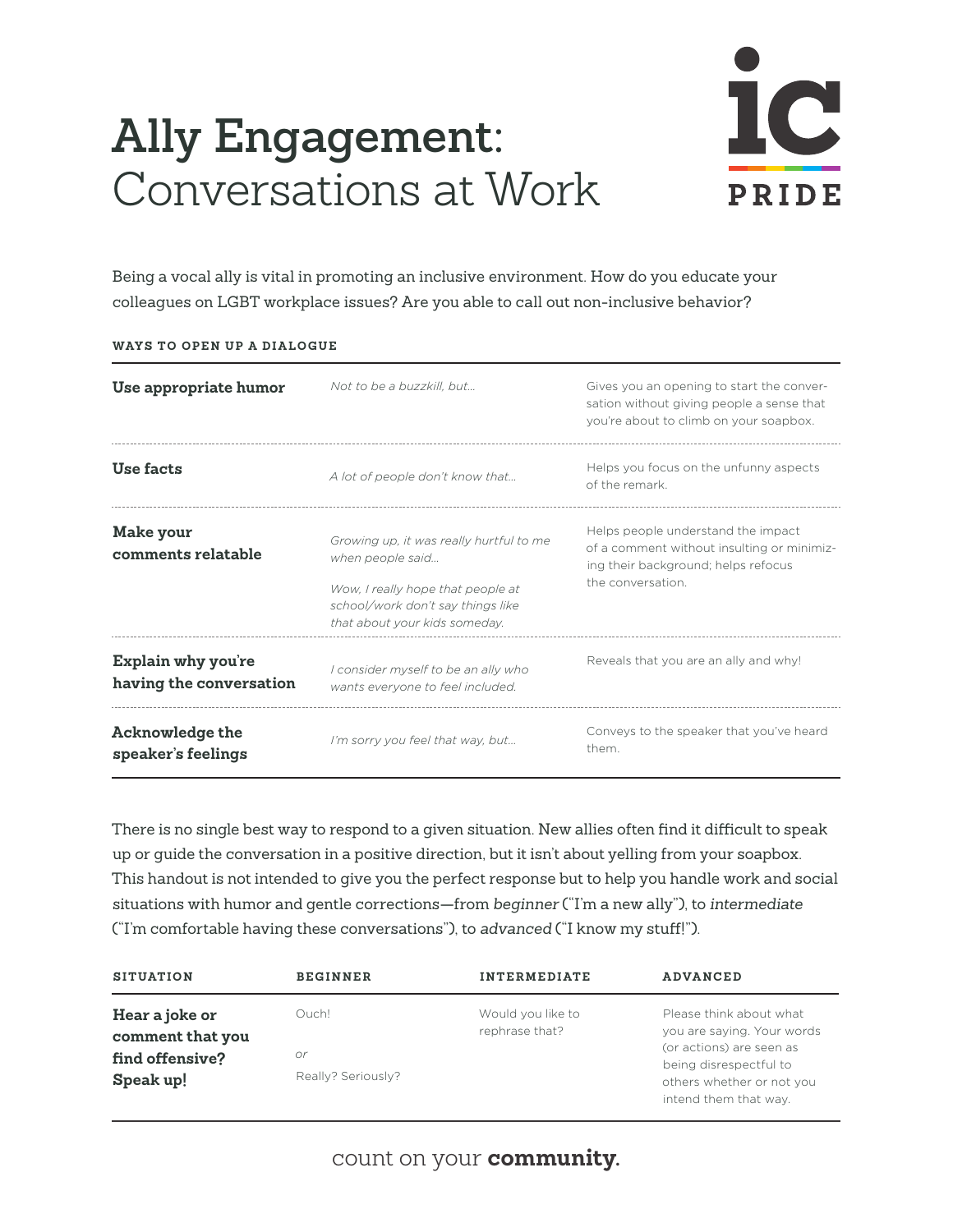## **Ally Engagement:** Conversations at Work

| <b>SITUATION</b>                                                                                                                                                | <b>BEGINNER</b>                                                                                     | <b>INTERMEDIATE</b>                                                                                                                                                    | <b>ADVANCED</b>                                                                                                                                                                                                                                                                                                                          |
|-----------------------------------------------------------------------------------------------------------------------------------------------------------------|-----------------------------------------------------------------------------------------------------|------------------------------------------------------------------------------------------------------------------------------------------------------------------------|------------------------------------------------------------------------------------------------------------------------------------------------------------------------------------------------------------------------------------------------------------------------------------------------------------------------------------------|
| Hear a joke or<br>comment that you<br>find offensive?<br>Speak up!                                                                                              | Hey, that sounds a little<br>harsh to me.                                                           | If you can't say something<br>nice about people, please<br>don't say anything at all.                                                                                  | What you said is not funny-<br>how would you feel if that<br>joke belittled your orientation,<br>race, age, or sex?                                                                                                                                                                                                                      |
|                                                                                                                                                                 | That wasn't a very nice<br>thing to say.                                                            | That kind of behavior.<br>comment, or joke is not tol-<br>erated in the workplace.                                                                                     | I'm not sure you are aware<br>of this, but what you said is<br>not only offensive to me, it is<br>against agency policy. If you<br>need more information about<br>what behavior is not allowed.<br>I can show you the policy let-<br>ters or website for reference.                                                                      |
| That's so gay<br>(meant as a general<br>negative label)                                                                                                         | It's 2017. We don't say that<br>anymore, Kevin!<br>(said in a cheerful tone)                        | You might not have meant<br>to be hurtful, but when you<br>use the word "gay" to mean<br>something is bad or stupid,<br>it is hurtful.                                 | That phrase is offensive to<br>the LGBT community. In fact,<br>"that's so gay" is one of the<br>most prevalent homophobic<br>slurs these days.                                                                                                                                                                                           |
| That transgender<br>employee is using the<br>women's locker room."<br>or<br>I feel uncomfortable<br>with that<br>transgender<br>employee using my<br>restroom." | Transgender women<br>(pause) are women. Period.<br>(interchangeable when<br>referring to trans men) | I think it takes an incredi-<br>ble amount of courage to<br>transition in the workplace<br>and live authentically. For<br>goodness sake, let them<br>use the restroom! | Transgender people are<br>many times more likely to be<br>assaulted while simply living<br>their day-to-day lives than<br>cisgender people. There are<br>no statistics on cisgender<br>people being assaulted by<br>transgender individuals in<br>restroom and locker room<br>facilities because no docu-<br>mented cases have occurred. |
|                                                                                                                                                                 | That person has the right to<br>use those facilities.                                               | The policy is that all<br>employees may use the<br>restroom or locker facility<br>that is consistent with their<br>gender identity.                                    | Our agency follows the OPM<br>and EEO quidelines that state<br>transgender employees are<br>entitled to restroom and<br>locker room access consistent<br>with their gender identity.                                                                                                                                                     |
|                                                                                                                                                                 | Why do you feel that way?                                                                           | Denying an employee<br>equal access to a common<br>restroom corresponding to<br>the employee's gender iden-<br>tity is sex discrimination.                             | Gender-based stereotypes,<br>perceptions, or comfort levels<br>must not interfere with the<br>ability of any employee to<br>work free from discrimination,<br>including harassment.                                                                                                                                                      |